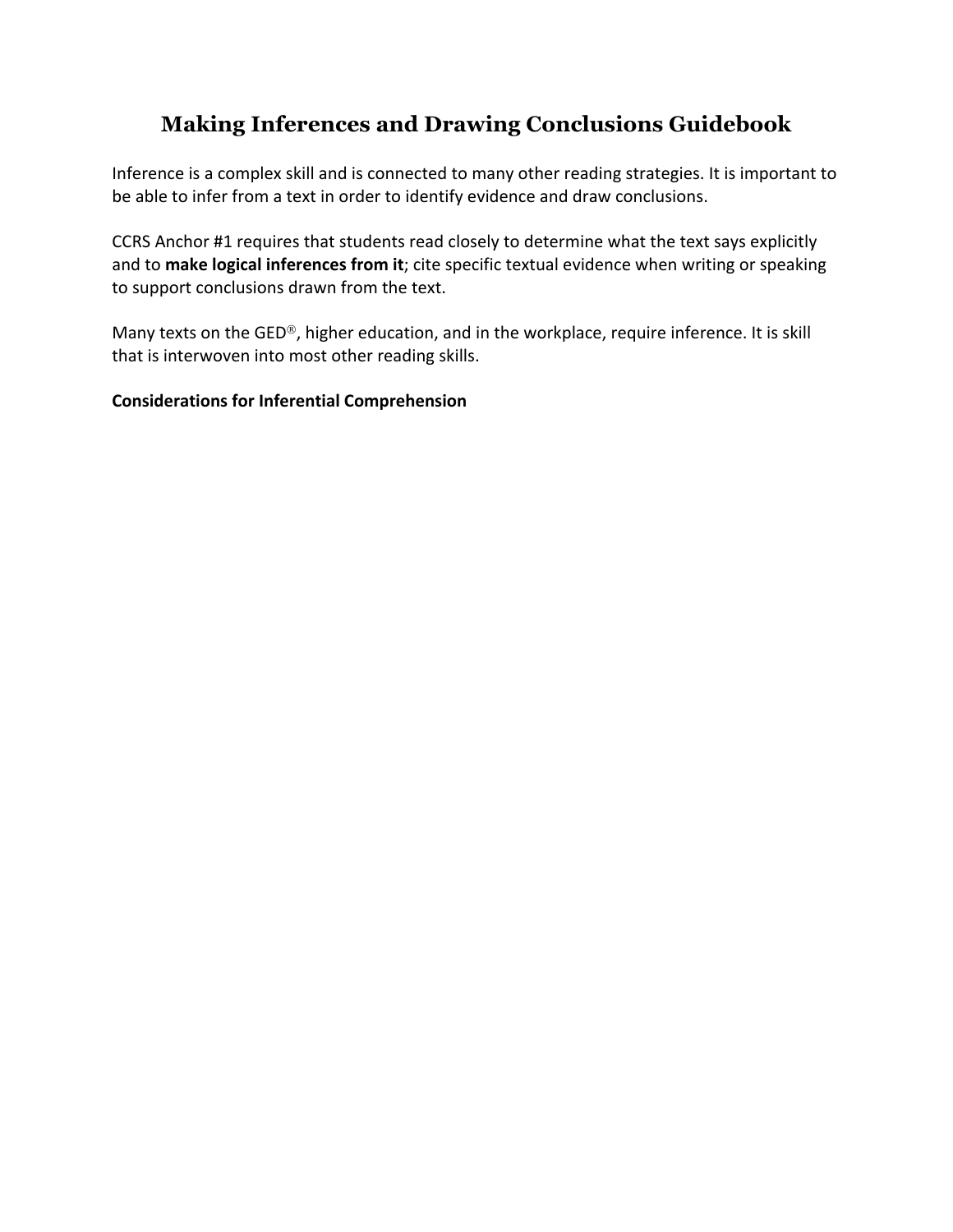Inferential comprehension is often described simply as the ability to read between the lines. It requires a reader to blend the literal content of a selection with prior knowledge, intuition, and imagination for conjecture or to make hypotheses. Barrett's Taxonomy of Reading Comprehension (1974) identifies the following eight subtasks that enable students to make inferences with facility.

- Inferring supporting details guessing about additional facts the author could have included in the selection that would have made it more informative, interesting, or appealing
- Inferring the main idea providing the main idea, general significance,  $\bullet$ theme, or moral that is not explicitly stated in the selection
- Inferring sequence guessing what action or incident might have taken  $\bullet$ place between two explicitly stated actions or incidents or making hypotheses about what could happen next
- Inferring comparisons inferring likenesses and differences in characters,  $\bullet$ times, or places
- Inferring cause-and-effect relationships hypothesizing about the motives  $\bullet$ of characters and their interactions with others and with time and place
- Inferring character traits hypothesizing about the nature of characters on  $\bullet$ the basis of explicit clues presented in the selection
- Predicting outcomes guessing the outcome of a selection after reading an  $\bullet$ initial portion of it
- Inferring about figurative language inferring literal meanings from the author's figurative use of language.

Stated differently, Keene and Zimmerman (1997) observed that when proficient readers infer, they:

Considerations: Inferential Comprehension **T/TAC W&M** 2002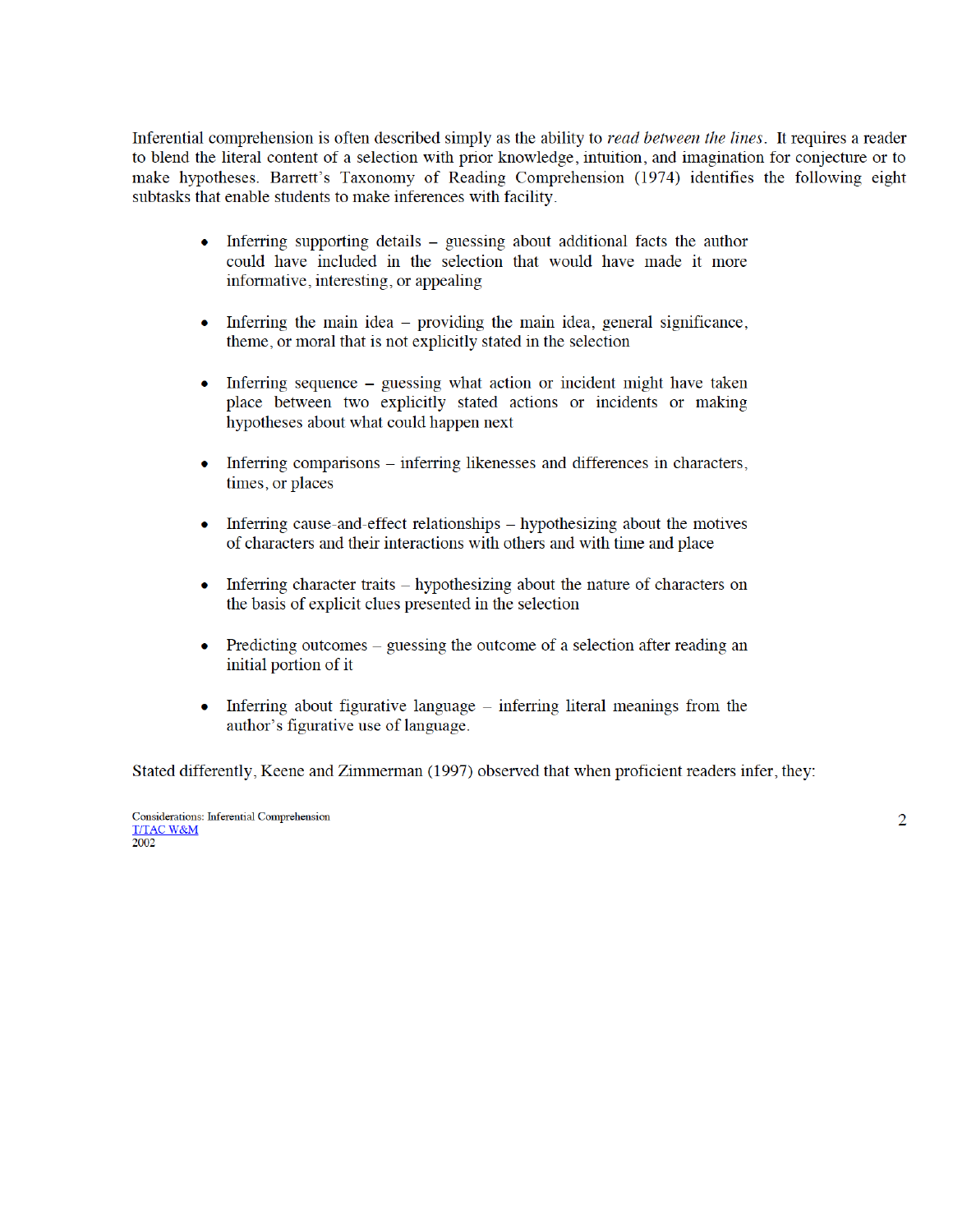- Draw conclusions from text
- Make reasonable predictions as they read, test and revise those predictions as they read further
- Create dynamic interpretations of text that are adapted as they continue to read
- Use the combination of background knowledge and explicitly stated information from the text to answer questions they have as they read
- Make connections between conclusions they draw and other beliefs or knowledge
- Make critical or analytical judgments about what they read

Proficient readers are better able to remember and apply what they have read, create new background knowledge for themselves, discriminate and critically analyze text and authors, and engage in conversation and/or other analytical responses to what they read.

Conversely, struggling readers have difficulty with some or all of these comprehension skills. Fortunately, the results of many studies associated with comprehension strategies (e.g., Lenz & Hughes, 1990; Scanlon, Deshler, & Shumaker, 1996; Shumaker, Deshler, Alley, Warner, & Denton, 1982) indicate that students with highincidence disabilities can learn to mediate their comprehension of reading material through intensive, systematic, and explicit instruction in learning strategies.

Research conducted in the 1970s concluded that classroom teachers were spending very little time on the actual process of teaching reading comprehension. For example, Durkin (1978-1979) found that although teachers gave many workbook assignments and asked many questions about what students had read, these exercises usually assessed students' understanding rather than teaching them how to comprehend. In response to Durkin's findings, much subsequent research during the 1980s was devoted to discovering how to teach comprehension strategies directly. One widely researched model, explicit instruction, involves four phases:

- Teacher explanation and modeling of a strategy
- Guided practice during which teachers gradually give students more responsibility for task completion
- Independent practice accompanied by feedback
- Application of the strategy in real reading situations (Fielding & Pearson, 1994).

Indeed, as Pearson and Duke (2002) point out, "Comprehension improves when teachers provide explicit instruction in the use of comprehension strategies. Comprehension improves when teachers implement activities that support the understanding of the text that students will read in their classes"

(p. 247). The material that follows provides suggestions for introducing to students the concept of making inferences and showcases strategies for explicit instruction of inferential comprehension skills.

Taken from "The Inferential Reading Comprehension Considerations Packet" developed by College of William and Mary Training and Technical Assistance Center http://education.wm.edu/centers/ttac/documents/packets/inferential.pdf

In addition to those listed above, close readers will need to use inference to draw conclusions in complex informational texts in higher education and the workplace. Sometimes the documents require you to be able to infer:

- 1) The author's purpose
- 2) The author's claim and viewpoint
- 3) The author's use of language to support a claim
- 4) How the author has integrated ideas to support a claim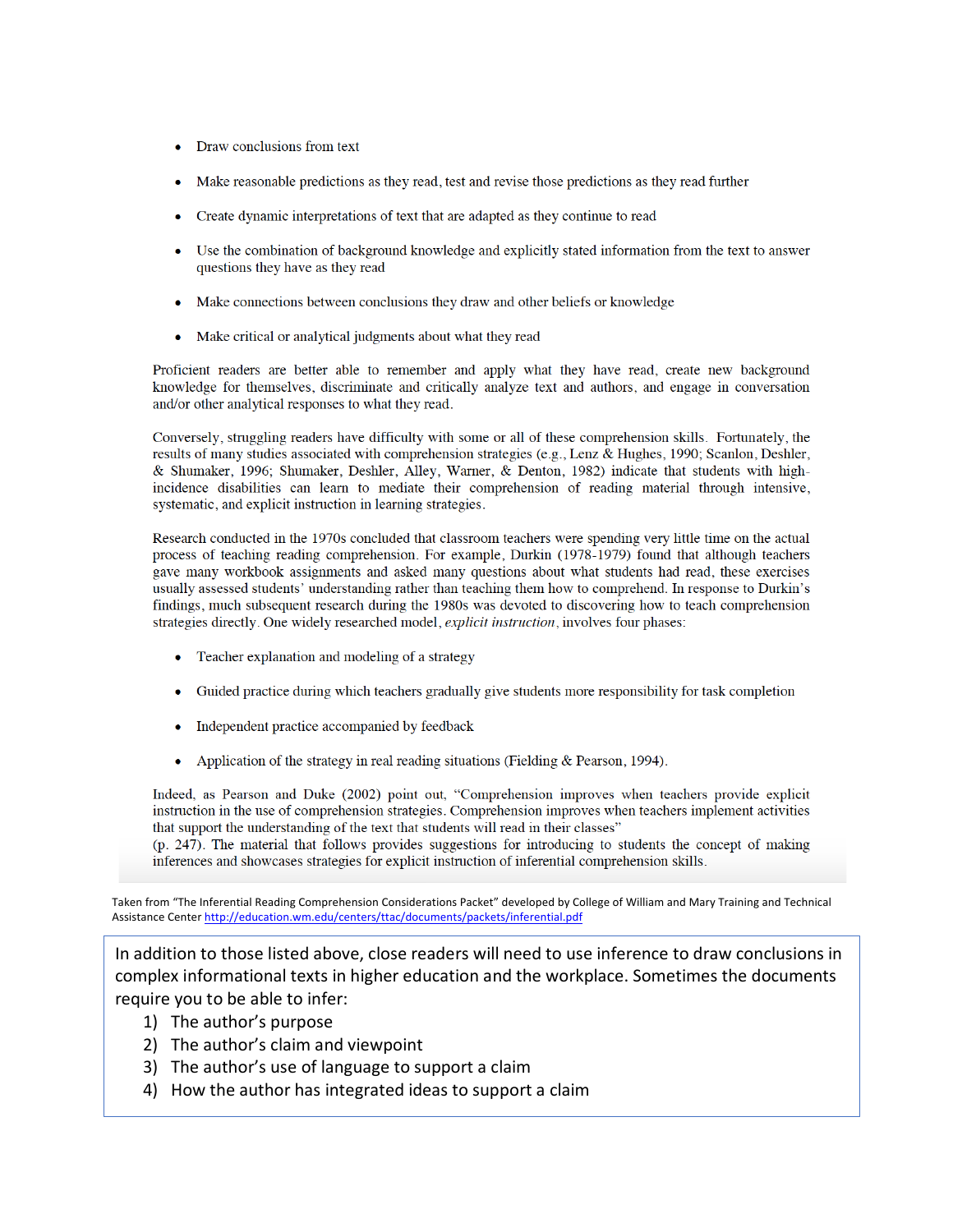#### **Introducing Inference**

One of the best ways to introduce students to inference is by showing them a picture and asking them to answer text-based questions about the picture.

- $\triangleright$  See (Insert Responding to Visual Text PPT)
- $\triangleright$  Using selection guidelines, ask students to identify their own visual literacy graphics online.

#### Trash Bag Game

Another way to introduce inference is the Trash Bag Game.

- Put items in a bag and tell students you found it on your way to work.
- Take the articles out one by one and make a list of them on the board or on chart paper.
- Ask the students to make a case about the owner of the items in the bag. Ask them to cite evidence of their inferences.

A variation on the trash bag game is to "Be a Historian."

- It is the same process as trash bags, but the items could be put in a purse or suitcase.
- Ask students to act like historians and, using the historical method, describe the owner of the items and cite evidence for each inference.

#### Aesop's Fables http://aesopfables.com/

- Ask students to read a short fable, identify the theme, and determine a moral or lesson.
- Ask them to underline phrases in the fable that they used determine the moral or lesson they chose.

#### Minute Mysteries

• Ask students to read a short mystery and solve it by identifying clues in the text. You can add text-based questions to guide them along.

#### Examples of Minute Mysteries:

- $\triangleright$  Two children born in the same hospital, in the same hour, day, and year, have the same mother and father, but are not twins.
- $\triangleright$  A couple will build a square house. In each wall they'll have a window, and each window will face north.
- $\triangleright$  There are a pipe, a carrot, and a pile of pebbles together in the middle of a field.
- $\triangleright$  An ordinary American citizen, with a clean police record but no passport, managed to visit over thirty foreign countries. He was welcomed in each country, and left each one of his own accord. He did this in one day.
- $\triangleright$  You have a box, it's heavy. As you hold it gets lighter. How is this possible?
- $\triangleright$  A cowboy rode out on Friday, was gone for two days and came back on Saturday. How is this possible.

### KIS Strategy (*Key Words, Infer, Support)*

This mnemonic strategy helps students remember the three steps in making and supporting inferences.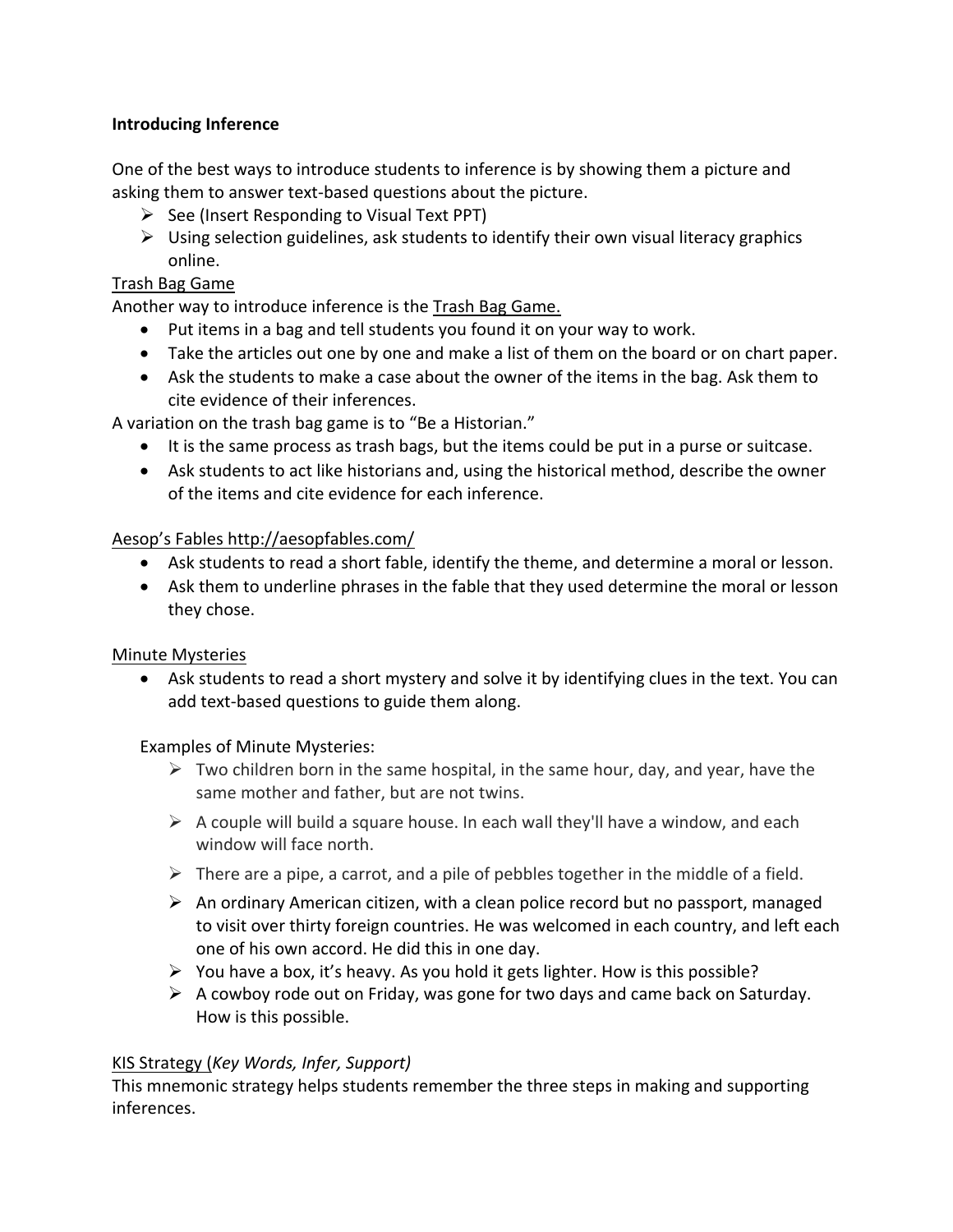- Students need to underline key words and facts from the text.
- Next students make inferences using the key words or facts to answer the question.
- Lastly, the students list background knowledge used to support their answers.

It is recommended to use a graphic organizer when teaching this strategy. See: KIS Strategy for Inference.doc

#### **Inferencing Strategies/Tools**

#### QAR

One key inference strategy is the QAR. It is a simple, easy to apply strategy that scaffolds a reader from literal to inferential questions. http://www.adlit.org/strategies/19802/

| The Question-Answer Relationships                                                                                                                                                     |                                                                                                                                                                                                                                                                                                                   |                                                                                                                                                                                                           |                                                                                                                                                                                                                |
|---------------------------------------------------------------------------------------------------------------------------------------------------------------------------------------|-------------------------------------------------------------------------------------------------------------------------------------------------------------------------------------------------------------------------------------------------------------------------------------------------------------------|-----------------------------------------------------------------------------------------------------------------------------------------------------------------------------------------------------------|----------------------------------------------------------------------------------------------------------------------------------------------------------------------------------------------------------------|
| In the Text                                                                                                                                                                           |                                                                                                                                                                                                                                                                                                                   | In My Head                                                                                                                                                                                                |                                                                                                                                                                                                                |
| <b>Right There</b>                                                                                                                                                                    | <b>Search and Locate</b>                                                                                                                                                                                                                                                                                          | <b>Author and Me</b>                                                                                                                                                                                      | On My Own                                                                                                                                                                                                      |
| The answer is usually<br>located in one sentence<br>and is <b>EASY TO FIND</b> .<br>The reader will find some<br>٠<br>of the same words in the<br>answer that are in the<br>question. | The answer is located in<br>٠<br>more than one sentence or<br>paragraph.<br>The reader must PUT<br>٠<br>different parts of the text<br><b>TOGETHER</b> to find the<br>answer.<br>The information is stated in<br>٠<br>the text and the reader<br>answers the question by<br><b>PUTTING</b> it<br><b>TOGETHER.</b> | The answer is <b>IMPLIED</b><br>٠<br>and is not stated in the text.<br>The reader must access<br>٠<br><b>PRIOR KNOWLEDGE</b><br><b>OF INFORMATION</b><br>provided by the author and<br>make an inference. | The answer is not located<br>in the text.<br>The reader can even<br>answer the question<br><b>WITHOUT</b> reading the<br>text.<br>• You need to use your<br><b>OWN EXPERIENCES</b><br>to answer the questions. |
| <b>On the Line</b>                                                                                                                                                                    | <b>On Several Lines</b>                                                                                                                                                                                                                                                                                           | <b>Between the Lines</b>                                                                                                                                                                                  | <b>Beyond the Lines</b>                                                                                                                                                                                        |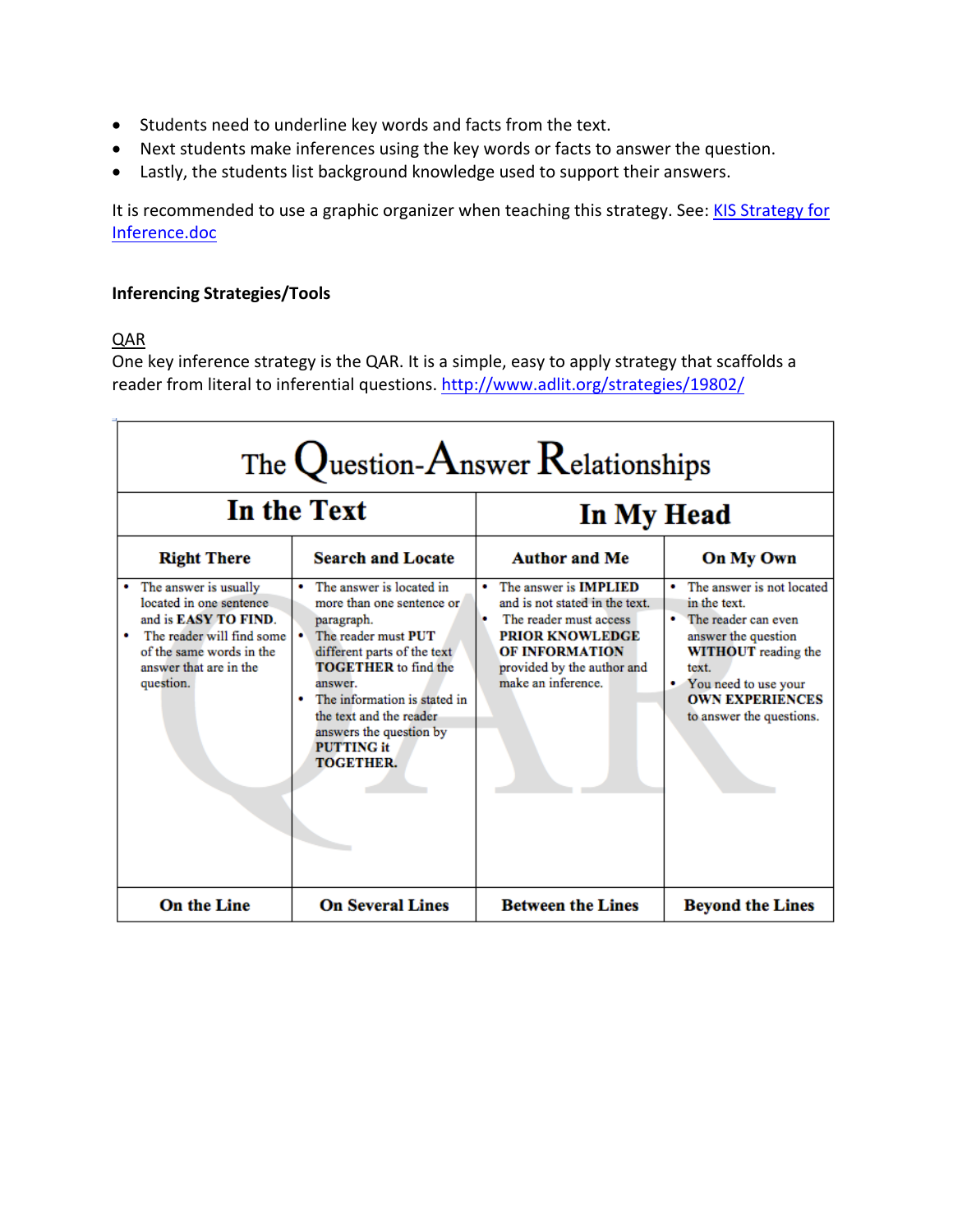# QAR Question Stems

#### In the Book Right There Think & Search What did.... How do you... Who did... What happened to... How many... How long did... What was... What time did... What happened before... Who are.... When did... What happened after... What does... How would you describe... What kind.... What examples.... Who is... Where did... What is... How do you make... Where is... Why does... Name.... Explain... List.... Compare...

| In Ny Head                                                                                                                                                                                                                                                         |                                                                                                                                                                                                                                                                                                                 |  |
|--------------------------------------------------------------------------------------------------------------------------------------------------------------------------------------------------------------------------------------------------------------------|-----------------------------------------------------------------------------------------------------------------------------------------------------------------------------------------------------------------------------------------------------------------------------------------------------------------|--|
| Author & Me                                                                                                                                                                                                                                                        | $O_n$ My $O_{Wn}$                                                                                                                                                                                                                                                                                               |  |
| Do you agree with<br>Why did the main character<br>What did they mean by<br>How did she/he feel when<br>Give the reasons why<br>What do you think<br>What if<br>What do you think will happen<br>What did the author mean by<br>What did the character learn about | Have you ever<br>What are the reasons that<br>If you could<br>If you were going to<br>What are the pros & cons of<br>Do you know anyone who<br>How do you feel about<br>What is your favoritewhy<br>What do you do when<br>What can be exciting about<br>What do you already know about<br>What would you do if |  |

(Insert QAR Census Bureau Example)

#### Teaching Inference Using Graphic Organizers

Check out these two short videos on how to teach inference using graphic organizers. The second video is 10 minutes long (optional) and more geared to younger students, however, provides great ideas on how to present and guide students to develop inferencing skills. http://ammadson2.weebly.com/inference-graphic-organizer.html